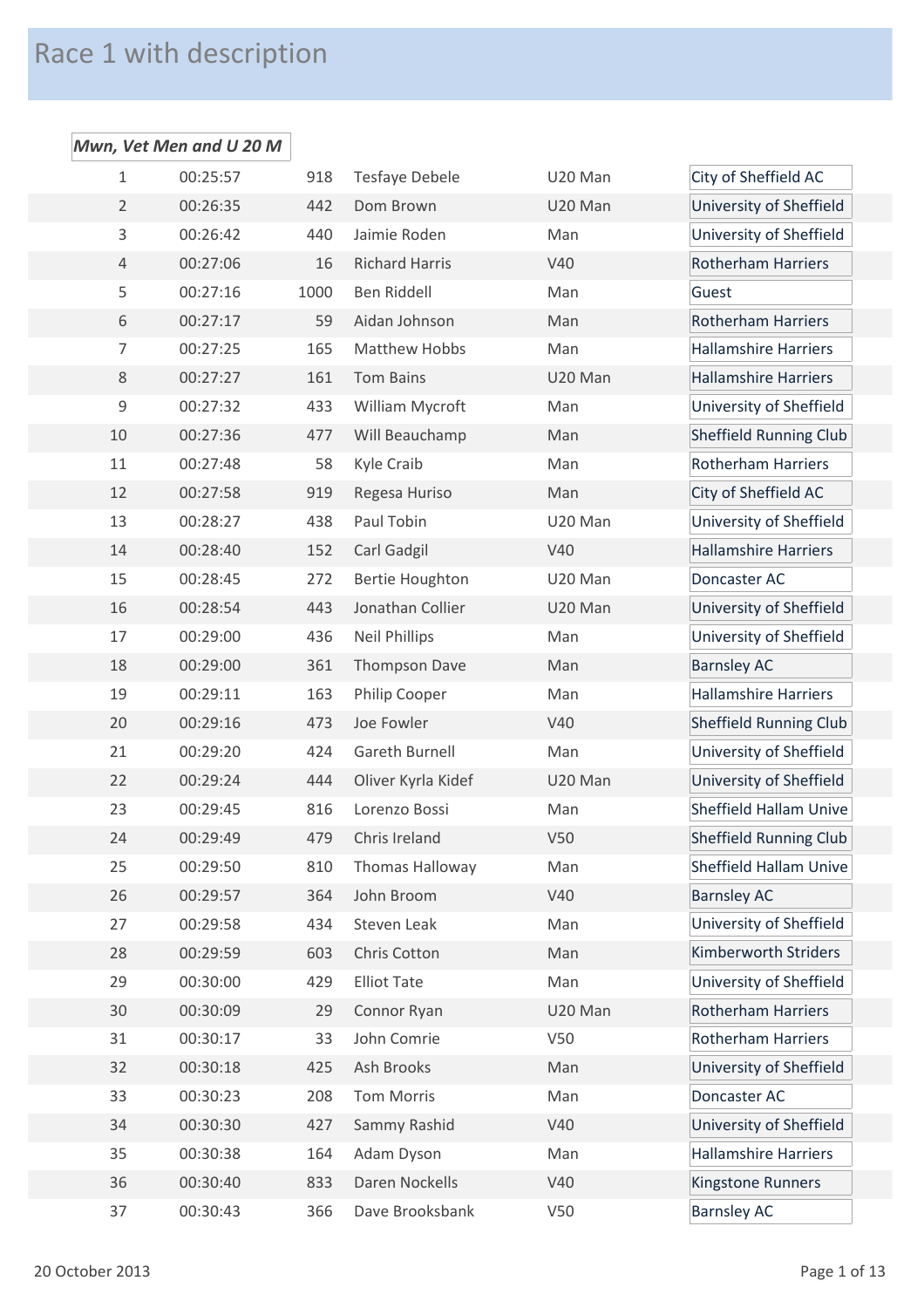| 39 | 00:30:48 | 835 | John Hackleton        | Man        | Kingstone Runners             |
|----|----------|-----|-----------------------|------------|-------------------------------|
| 40 | 00:30:49 | 485 | <b>Trevor Neville</b> | Man        | <b>Sheffield Running Club</b> |
| 42 | 00:31:05 | 658 | <b>Andrew Turner</b>  | Man        | Sheffield Tri Club            |
| 43 | 00:31:07 | 814 | Kurt Bergin-Taylor    | Man        | <b>Sheffield Hallam Unive</b> |
| 44 | 00:31:10 | 478 | Ian Alexander-Barnes  | V50        | <b>Sheffield Running Club</b> |
| 45 | 00:31:11 | 439 | Joe Booth             | U20 Man    | University of Sheffield       |
| 46 | 00:31:11 | 363 | Tom White             | Man        | <b>Barnsley AC</b>            |
| 47 | 00:31:12 | 482 | Jed Turner            | V50        | <b>Sheffield Running Club</b> |
| 48 | 00:31:19 | 507 | Dave Ansell           | <b>V50</b> | <b>Steel City Striders</b>    |
| 49 | 00:31:20 | 668 | Neil Evans-Mundie     | V40        | Sheffield Tri Club            |
| 50 | 00:31:20 | 362 | <b>Noel Adkins</b>    | Man        | <b>Barnsley AC</b>            |
| 51 | 00:31:21 | 396 | Keith Littlewood      | V40        | <b>Barnsley AC</b>            |
| 52 | 00:31:23 | 432 | Josh Wilson           | Man        | University of Sheffield       |
| 54 | 00:31:26 | 841 | David Parker          | Man        | <b>Totley AC</b>              |
| 55 | 00:31:38 | 437 | David Stewart         | Man        | University of Sheffield       |
| 56 | 00:31:42 | 481 | Ben Mahoney           | Man        | <b>Sheffield Running Club</b> |
| 57 | 00:31:43 | 259 | Justin Twomey         | Man        | Doncaster AC                  |
| 58 | 00:31:46 | 901 | Thomas Smith          | Man        | South Yorkshire Police        |
| 59 | 00:31:54 | 398 | Mel Wallace           | V40        | <b>Barnsley AC</b>            |
| 60 | 00:32:04 | 699 | Craig Alwash          | V40        | <b>Barnsley Harriers</b>      |
| 61 | 00:32:11 | 502 | Alastair Lawson       | V40        | <b>Steel City Striders</b>    |
| 62 | 00:32:15 | 817 | Antony Meenaghan      | Man        | <b>Sheffield Hallam Unive</b> |
| 63 | 00:32:16 | 944 | <b>Bryan Clayton</b>  | V50        | <b>Barnsley Harriers</b>      |
| 64 | 00:32:20 | 395 | Dave Crossley         | Man        | <b>Barnsley AC</b>            |
| 65 | 00:32:23 | 426 | Daniel Cunnington     | U20 Man    | University of Sheffield       |
| 66 | 00:32:32 | 212 | <b>Martin James</b>   | Man        | Doncaster AC                  |
| 67 | 00:32:39 | 560 | <b>Steve Roebuck</b>  | V40        | Penistone FPR                 |
| 68 | 00:32:52 | 57  | <b>Howard Darwin</b>  | V40        | <b>Rotherham Harriers</b>     |
| 69 | 00:32:55 | 54  | Jon Maxfield          | Man        | <b>Rotherham Harriers</b>     |
| 70 | 00:33:06 | 50  | <b>Rick Sharpe</b>    | V40        | <b>Rotherham Harriers</b>     |
| 71 | 00:33:08 | 226 | <b>Aiden Davies</b>   | U20 Man    | Doncaster AC                  |
| 72 | 00:33:09 | 490 | <b>Stuart Little</b>  | Man        | Sheffield Running Club        |
| 73 | 00:33:26 | 676 | Alan Ford             | Man        | <b>Wombwell Sporting A</b>    |
| 74 | 00:33:29 | 691 | Paul Dodd             | Man        | <b>Barnsley Harriers</b>      |
| 75 | 00:33:33 | 428 | Matthew Allcock       | U20 Man    | University of Sheffield       |
| 76 | 00:33:36 | 508 | Dan Palmer            | Man        | <b>Steel City Striders</b>    |
| 77 | 00:33:49 | 663 | Jude Milburn          | Man        | Sheffield Tri Club            |
| 78 | 00:33:50 | 837 | Andrew Chalkley       | V40        | Kingstone Runners             |
| 79 | 00:34:10 | 601 | Kevin Doyle           | Man        | Kimberworth Striders          |
| 80 | 00:34:12 | 811 | Chris Palin           | Man        | Sheffield Hallam Unive        |
| 82 | 00:34:19 | 510 | Nick Scott            | V40        | <b>Steel City Striders</b>    |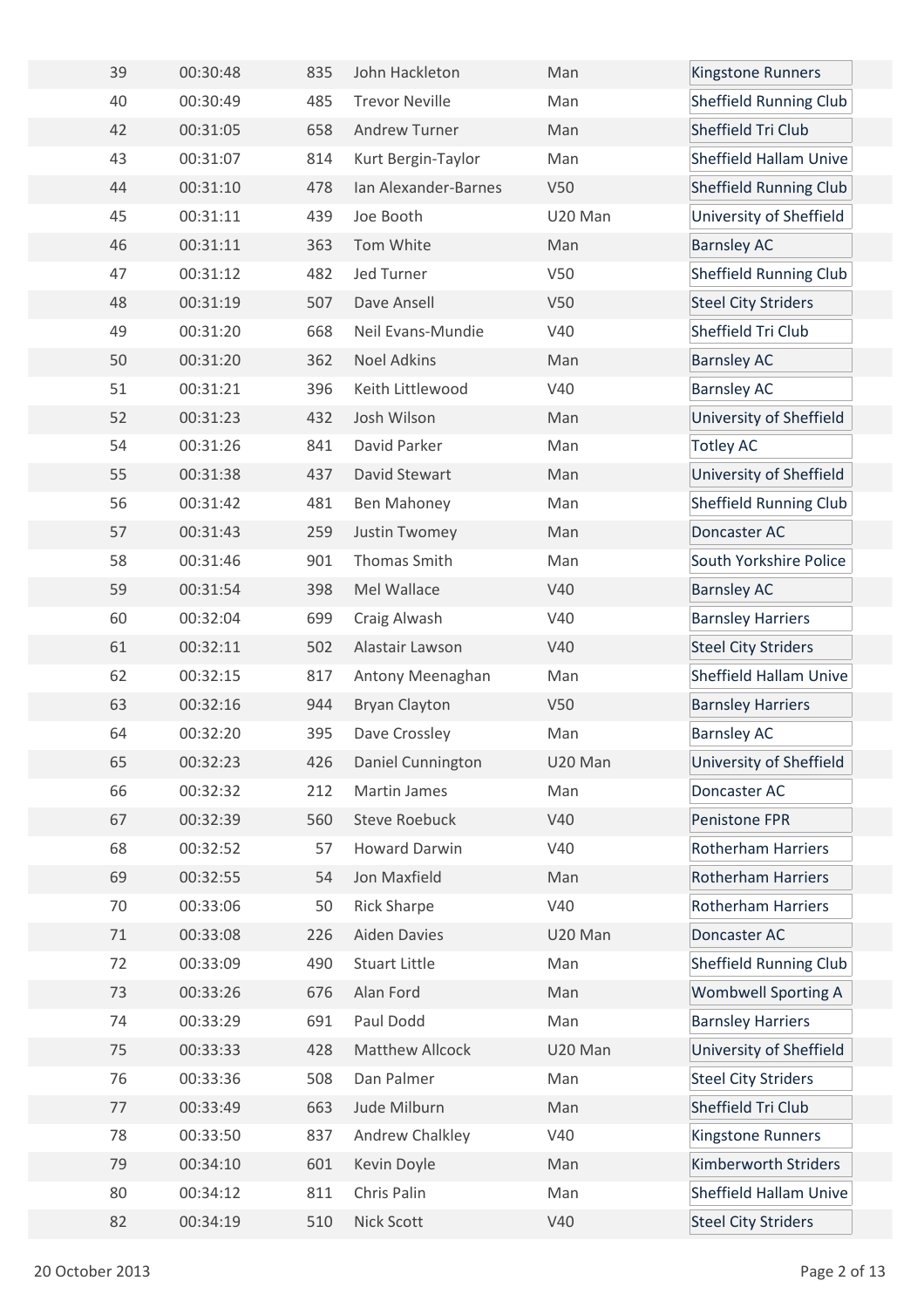| 83  | 00:34:21 | 27  | Aidan Kidder          | U20 Man         | <b>Rotherham Harriers</b>     |
|-----|----------|-----|-----------------------|-----------------|-------------------------------|
| 84  | 00:34:23 | 559 | Martin Booth          | V50             | Penistone FPR                 |
| 85  | 00:34:28 | 813 | Vinnie Lau            | U20 Man         | <b>Sheffield Hallam Unive</b> |
| 86  | 00:34:38 | 959 | Mick Hill             | Man             | Guest                         |
| 87  | 00:34:40 | 596 | Paul Greenwood        | V40             | Kimberworth Striders          |
| 88  | 00:34:43 | 31  | Nick Wright           | V <sub>50</sub> | <b>Rotherham Harriers</b>     |
| 89  | 00:34:44 | 251 | Peter Simpson         | V40             | Doncaster AC                  |
| 90  | 00:34:47 | 511 | Ross Drayton          | Man             | <b>Steel City Striders</b>    |
| 91  | 00:34:48 | 664 | Addam Darnell         | Man             | Sheffield Tri Club            |
| 92  | 00:34:50 | 836 | Mark Yates            | V40             | Kingstone Runners             |
| 93  | 00:34:59 | 509 | Peter Brown           | V50             | <b>Steel City Striders</b>    |
| 94  | 00:34:59 | 815 | Johnathan Frazer-Cox  | U20 Man         | <b>Sheffield Hallam Unive</b> |
| 95  | 00:35:08 | 540 | Gary Dean             | V40             | Penistone FPR                 |
| 96  | 00:35:18 | 461 | Rob Jones             | Man             | <b>Sheffield Running Club</b> |
| 97  | 00:35:23 | 669 | <b>Richard Powell</b> | V40             | Sheffield Tri Club            |
| 98  | 00:35:23 | 513 | Sean Farrow           | Man             | <b>Steel City Striders</b>    |
| 99  | 00:35:32 | 32  | John Spencer          | V50             | <b>Rotherham Harriers</b>     |
| 100 | 00:35:33 | 667 | Kevin Goodwin         | Man             | Sheffield Tri Club            |
| 101 | 00:35:35 | 596 | Paul Greenwood        | V40             | Kimberworth Striders          |
| 102 | 00:35:39 | 812 | <b>Charlie Migate</b> | Man             | <b>Sheffield Hallam Unive</b> |
| 103 | 00:35:40 | 397 | Mick Cassey           | V60             | <b>Barnsley AC</b>            |
| 104 | 00:35:41 | 606 | <b>Tom Burns</b>      | Man             | Kimberworth Striders          |
| 105 | 00:35:44 | 600 | Mike McCartan         | Man             | Kimberworth Striders          |
| 106 | 00:35:47 | 480 | Graeme Bolland        | V40             | <b>Sheffield Running Club</b> |
| 107 | 00:35:49 | 595 | Lee Weatherall        | V40             | Kimberworth Striders          |
| 108 | 00:35:50 | 818 | Manuel Moemiana       | Man             | <b>Sheffield Hallam Unive</b> |
| 109 | 00:35:57 | 665 | <b>Matt Gowens</b>    | Man             | Sheffield Tri Club            |
| 110 | 00:35:59 | 389 | Mark Hurrell          | V40             | <b>Barnsley AC</b>            |
| 111 | 00:36:05 | 839 | Shaun Pickersgill     | Man             | Kingstone Runners             |
| 112 | 00:36:09 | 483 | Malcolm Taylor        | <b>V50</b>      | <b>Sheffield Running Club</b> |
| 113 | 00:36:16 | 505 | Russell Stevenson     | V40             | <b>Steel City Striders</b>    |
| 114 | 00:36:22 | 832 | Mark Hewitt           | V40             | Kingstone Runners             |
| 115 | 00:36:23 | 491 | Gary Podmore          | V50             | <b>Sheffield Running Club</b> |
| 116 | 00:36:26 | 648 | Ady Dench             | V40             | Sheffield Tri Club            |
| 117 | 00:36:26 | 655 | Paul Shipley          | V40             | Sheffield Tri Club            |
| 118 | 00:36:28 | 484 | <b>Richard Hayes</b>  | Man             | <b>Sheffield Running Club</b> |
| 119 | 00:36:35 | 501 | Mick Wall             | V40             | <b>Steel City Striders</b>    |
| 120 | 00:36:49 | 605 | Colin Earl            | V50             | Kimberworth Striders          |
| 121 | 00:36:58 | 567 | Brian Bradda          | Man             | Penistone FPR                 |
| 122 | 00:36:59 | 313 | Martin Atkinson       | V50             | City of Sheffield AC          |
| 123 | 00:37:02 | 940 | Anthony Bissell       | Man             | <b>Barnsley Harriers</b>      |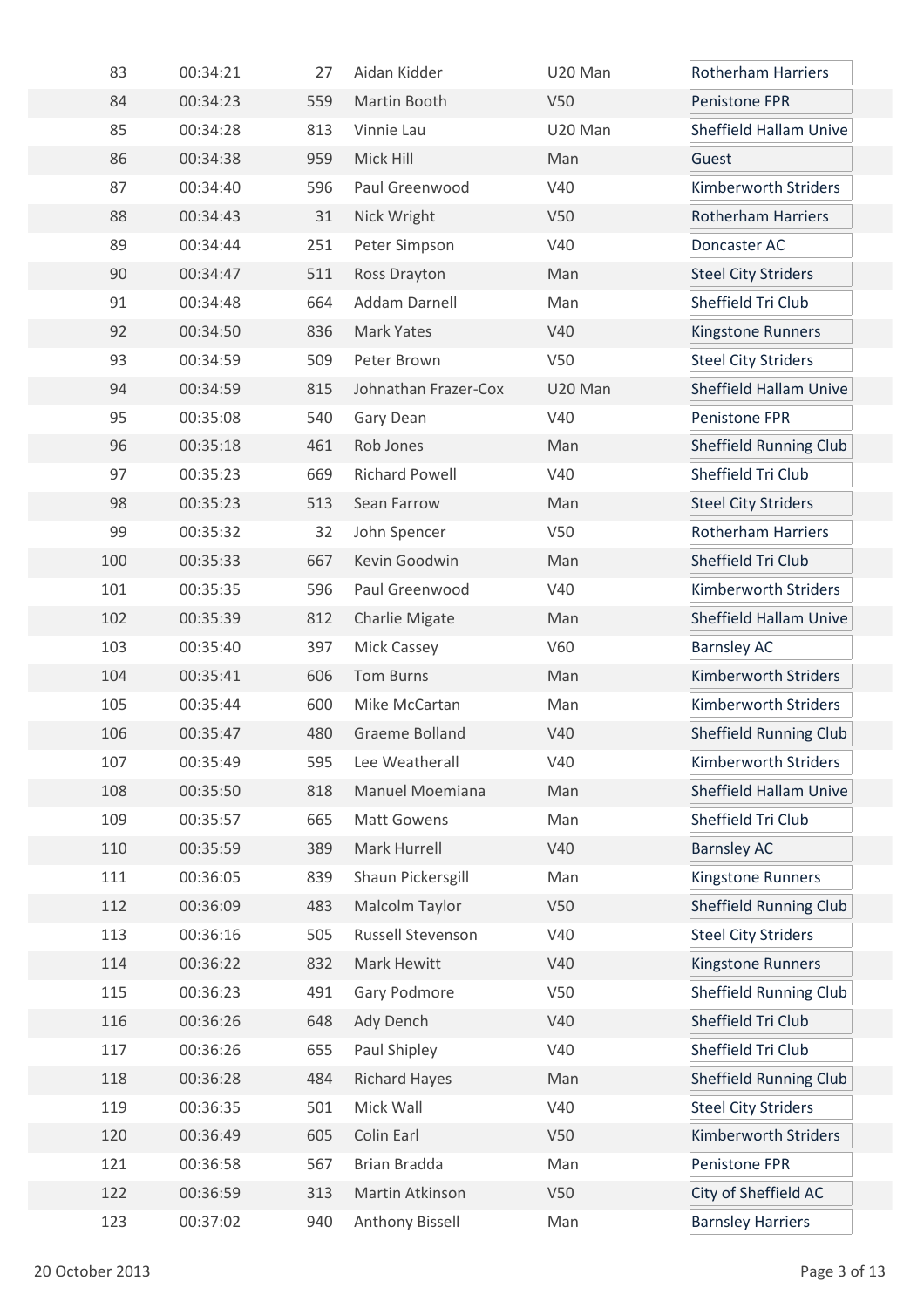| 124            | 00:37:31                          | 267  | Marc Leggett          | <b>V50</b> | Doncaster AC                  |
|----------------|-----------------------------------|------|-----------------------|------------|-------------------------------|
| 125            | 00:37:42                          | 830  | Ian Micklethwaite     | V40        | Kingstone Runners             |
| 126            | 00:37:42                          | 660  | Paul Chapman          | Man        | Sheffield Tri Club            |
| 127            | 00:37:42                          | 24   | <b>Martin Chivers</b> | Man        | <b>Rotherham Harriers</b>     |
| 128            | 00:37:42                          | 712  | John Grainger         | V50        | <b>Tickhill RC</b>            |
| 129            | 00:37:48                          | 647  | Gavin Chambers        | Man        | Sheffield Tri Club            |
| 130            | 00:37:51                          | 500  | David Beech           | V50        | <b>Steel City Striders</b>    |
| 131            | 00:37:54                          | 1100 | Alistair Farr         | V40        | Guest                         |
| 132            | 00:37:59                          | 238  | Dom Maddison          | V40        | Doncaster AC                  |
| 133            | 00:37:59                          | 4    | Matthew Asbridge      | V40        | <b>Rotherham Harriers</b>     |
| 134            | 00:38:14                          | 274  | Chris Lawson          | Man        | Doncaster AC                  |
| 135            | 00:38:24                          | 698  | Scott Wilson          | Man        | <b>Barnsley Harriers</b>      |
| 136            | 00:38:46                          | 703  | Alan Schofield        | V50        | <b>Barnsley Harriers</b>      |
| 137            | 00:39:03                          | 941  | Dave Howes            | Man        | <b>Barnsley Harriers</b>      |
| 138            | 00:39:08                          | 564  | Dave Foster           | V60        | Penistone FPR                 |
| 139            | 00:39:15                          | 399  | Andy Waters           | V50        | <b>Barnsley AC</b>            |
| 140            | 00:39:28                          | 842  | <b>Richard Durkin</b> | V40        | <b>Totley AC</b>              |
| 141            | 00:39:29                          | 704  | Kevin Wood            | V40        | <b>Barnsley Harriers</b>      |
| 142            | 00:39:44                          | 22   | Stephen Cotter        | V50        | <b>Rotherham Harriers</b>     |
| 143            | 00:39:46                          | 651  | Andrew Kitchen        | V40        | Sheffield Tri Club            |
| 144            | 00:39:49                          | 568  | <b>Geoff Dimelow</b>  | <b>V50</b> | Penistone FPR                 |
| 145            | 00:39:53                          | 652  | Jon Staniforth        | V40        | Sheffield Tri Club            |
| 146            | 00:40:12                          | 550  | Robert Innes          | V60        | Penistone FPR                 |
| 147            | 00:40:53                          | 486  | Geoff Peat            | V40        | <b>Sheffield Running Club</b> |
| 148            | 00:40:59                          | 378  | <b>Neil Nutter</b>    | Man        | <b>Barnsley AC</b>            |
| 149            | 00:41:05                          | 707  | <b>Richard Taylor</b> | V60        | <b>Barnsley Harriers</b>      |
| 150            | 00:41:15                          | 431  | Stephen Waugh         | U20 Man    | University of Sheffield       |
| 151            | 00:41:39                          | 553  | Paul Fryer            | V40        | Penistone FPR                 |
| 152            | 00:42:50                          | 790  | Phil Harris           | V50        | <b>Valley Hill Runners</b>    |
| 153            | 00:43:04                          | 514  | Roger Watson          | V40        | <b>Steel City Striders</b>    |
| 154            | 00:43:25                          | 512  | Alex Arblaster        | Man        | <b>Steel City Striders</b>    |
| 155            | 00:46:55                          | 709  | Justin Goodyear       | V40        | <b>Barnsley Harriers</b>      |
| 156            | 00:49:20                          | 701  | Rene Wolferink        | Man        | <b>Barnsley Harriers</b>      |
| 157            | 00:52:43                          | 476  | <b>Bob Horgan</b>     | Man        | <b>Sheffield Running Club</b> |
|                | <b>Ladies, Vet Ladies and U20</b> |      |                       |            |                               |
| $\mathbf{1}$   | 00:18:28                          | 52   | <b>Steph Burns</b>    | Lady       | <b>Rotherham Harriers</b>     |
| $\overline{2}$ | 00:19:12                          | 125  | Hannah Fletcher       | U20 Lady   | <b>Hallamshire Harriers</b>   |
| 3              | 00:19:21                          | 162  | Zanthe Wray           | Lady       | <b>Hallamshire Harriers</b>   |
| $\overline{4}$ | 00:19:33                          | 838  | <b>Fiona Davies</b>   | L35        | Kingstone Runners             |
| 5              | 00:20:02                          | 311  | Eve Pound             | U20 Lady   | City of Sheffield AC          |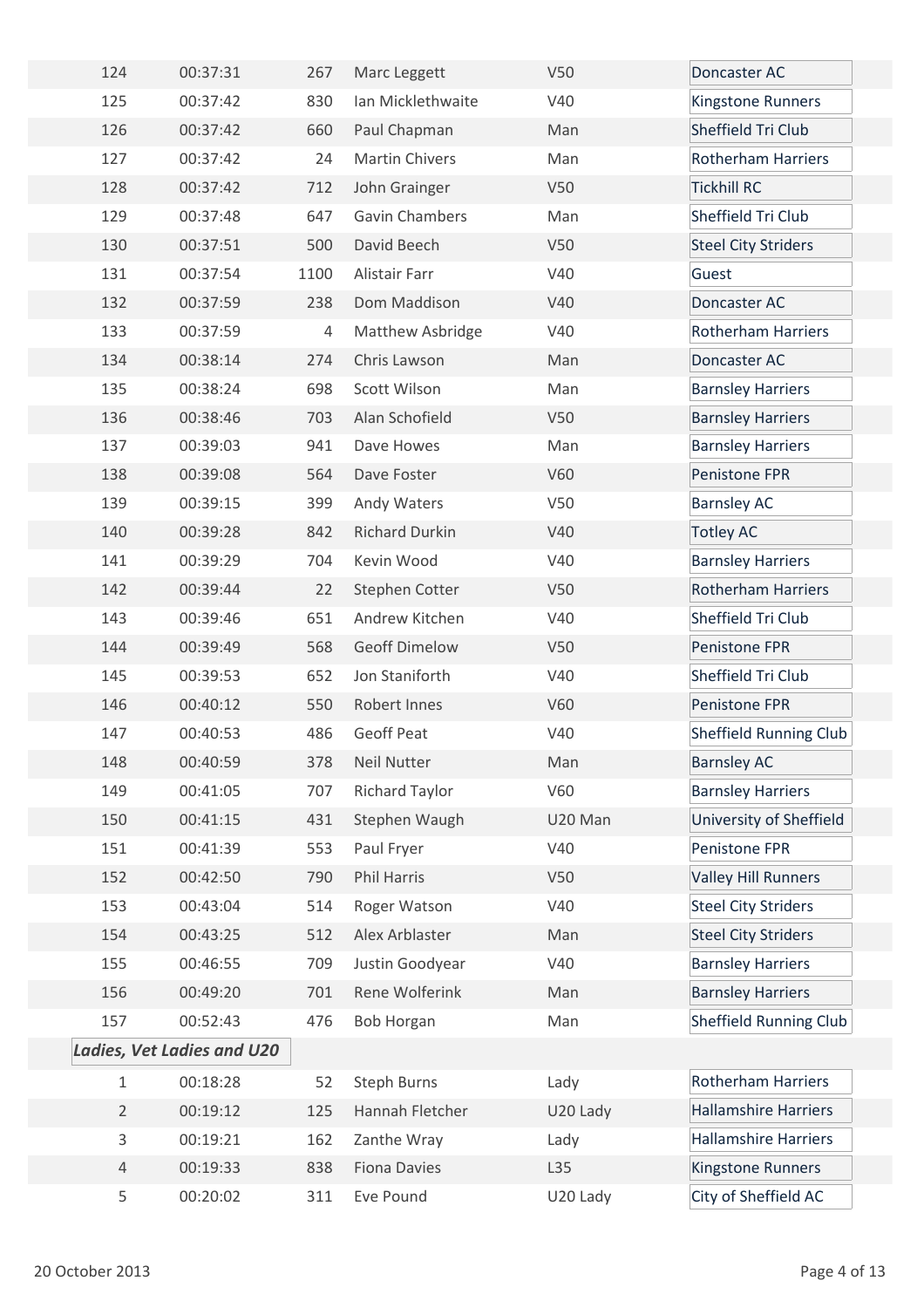| 6              | 00:20:12 | 26   | Mary Jenkinson             | U20 Lady | <b>Rotherham Harriers</b>     |
|----------------|----------|------|----------------------------|----------|-------------------------------|
| $\overline{7}$ | 00:20:22 | 55   | Emma Dutton                | U20 Lady | <b>Rotherham Harriers</b>     |
| 8              | 00:20:35 | 472  | Deborah Platts-Fowler      | L35      | <b>Sheffield Running Club</b> |
| $\mathsf 9$    | 00:20:38 | 207  | <b>Caroline Wheelhouse</b> | L45      | Doncaster AC                  |
| 10             | 00:20:43 | 420  | <b>Fliss Tournant</b>      | Lady     | University of Sheffield       |
| 11             | 00:20:54 | 365  | Dawn Broom                 | L45      | <b>Barnsley AC</b>            |
| 12             | 00:21:00 | 656  | Charlotte Jenkinson        | Lady     | Sheffield Tri Club            |
| 13             | 00:21:16 | 662  | Lizzie Hutson              | Lady     | Sheffield Tri Club            |
| 14             | 00:21:17 | 460  | Deborah Richards           | L35      | <b>Sheffield Running Club</b> |
| 15             | 00:21:26 | 374  | Kerry Storrar              | L35      | <b>Barnsley AC</b>            |
| 16             | 00:21:44 | 1001 | Clare Sykes                | L35      | Guest                         |
| 17             | 00:21:46 | 385  | Sarah Bradley              | Lady     | <b>Barnsley AC</b>            |
| 18             | 00:21:48 | 421  | Jenny Evans                | Lady     | University of Sheffield       |
| 19             | 00:21:53 | 463  | <b>Becky Walker</b>        | Lady     | <b>Sheffield Running Club</b> |
| 20             | 00:21:55 | 260  | Georgina Weston            | Lady     | Doncaster AC                  |
| 21             | 00:22:00 | 845  | Liz Woods                  | L35      | <b>Totley AC</b>              |
| 22             | 00:22:12 | 422  | Fenella Ross               | U20 Lady | University of Sheffield       |
| 23             | 00:22:14 | 124  | Rachel Poole               | L45      | <b>Hallamshire Harriers</b>   |
| 24             | 00:22:17 | 467  | Carolyn Gaunt              | Lady     | <b>Sheffield Running Club</b> |
| 25             | 00:22:21 | 653  | Vicky Moorhead             | L45      | Sheffield Tri Club            |
| 26             | 00:22:25 | 844  | Anne Hegarty               | L45      | <b>Totley AC</b>              |
| 27             | 00:22:33 | 487  | Leanne Dungworth           | Lady     | <b>Sheffield Running Club</b> |
| 28             | 00:22:33 | 19   | Philippa James             | L45      | <b>Rotherham Harriers</b>     |
| 29             | 00:22:42 | 843  | Vanessa Durkin             | Lady     | <b>Totley AC</b>              |
| 30             | 00:22:47 | 475  | <b>Grace Tebbutt</b>       | Lady     | Sheffield Running Club        |
| 31             | 00:22:51 | 599  | Carla Wragg                | Lady     | Kimberworth Striders          |
| 32             | 00:22:52 | 394  | Michaela Sill              | L35      | <b>Barnsley AC</b>            |
| 33             | 00:23:35 | 489  | Kate Ladell                | Lady     | <b>Sheffield Running Club</b> |
| 34             | 00:23:37 | 957  | Sue Bains                  | L55      | Guest                         |
| 35             | 00:23:43 | 245  | Janet Hampson              | L35      | Doncaster AC                  |
| 36             | 00:23:49 | 49   | <b>Sharon Marshall</b>     | L35      | Rotherham Harriers            |
| 37             | 00:23:56 | 592  | Claire Chapman             | L35      | Kimberworth Striders          |
| 38             | 00:23:58 | 469  | Laura Pursey               | Lady     | <b>Sheffield Running Club</b> |
| 39             | 00:23:59 | 159  | Nicola Birch               | Lady     | <b>Hallamshire Harriers</b>   |
| 40             | 00:24:00 | 360  | Mackenzie Kaeti            | L35      | <b>Barnsley AC</b>            |
| 41             | 00:24:06 | 834  | Donna Hackleton            | Lady     | Kingstone Runners             |
| 42             | 00:24:16 | 211  | Rose James                 | Lady     | Doncaster AC                  |
| 43             | 00:24:30 | 661  | Julie Weeks                | L45      | Sheffield Tri Club            |
| 44             | 00:24:42 | 597  | Niki Archer                | L35      | Kimberworth Striders          |
| 45             | 00:24:48 | 594  | Samantha Weatherall        | L45      | Kimberworth Striders          |
| 46             | 00:24:55 | 488  | Dawn Wesson                | Lady     | <b>Sheffield Running Club</b> |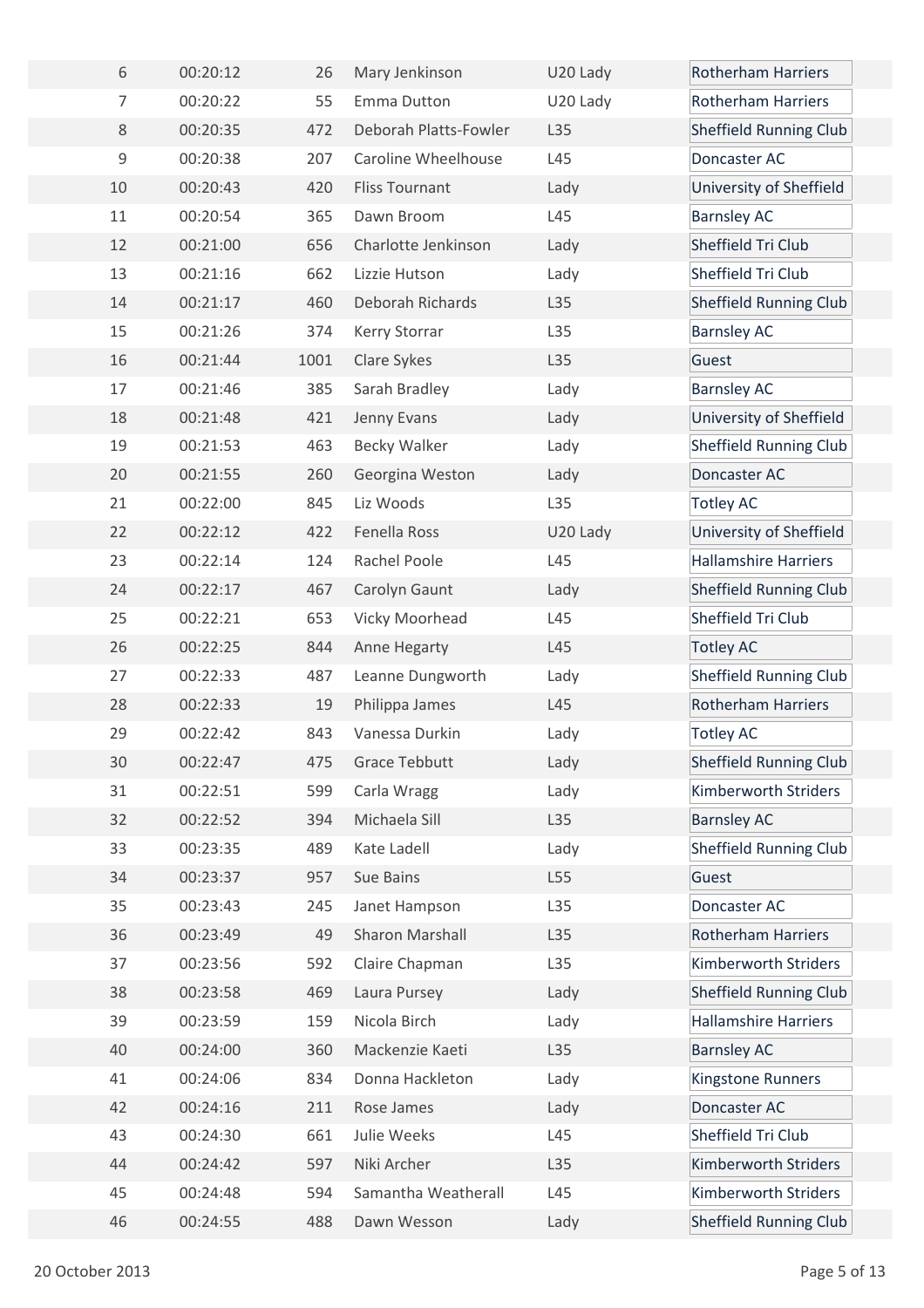| 47 | 00:24:58 | 641 | Sarah Alton            | L45      | Sheffield Tri Club            |
|----|----------|-----|------------------------|----------|-------------------------------|
| 48 | 00:25:00 | 547 | Susan Charlesworth     | L45      | Penistone FPR                 |
| 49 | 00:25:08 | 649 | Nancy Skinner          | L45      | Sheffield Tri Club            |
| 50 | 00:25:09 | 549 | <b>Alison Nockels</b>  | L35      | Penistone FPR                 |
| 51 | 00:25:18 | 474 | Kathleen Deeney        | Lady     | <b>Sheffield Running Club</b> |
| 52 | 00:25:20 | 654 | <b>Ruth Harris</b>     | Lady     | Sheffield Tri Club            |
| 53 | 00:25:24 | 819 | Katie Morris           | U20 Lady | <b>Sheffield Hallam Unive</b> |
| 54 | 00:25:24 | 942 | Jo Bissell             | Lady     | <b>Barnsley Harriers</b>      |
| 55 | 00:25:36 | 870 | <b>Barbara Rusling</b> | L45      | <b>Maltby RC</b>              |
| 56 | 00:25:47 | 542 | Sarah Clough           | L35      | Penistone FPR                 |
| 57 | 00:25:58 | 377 | Sally Nutter           | L35      | <b>Barnsley AC</b>            |
| 58 | 00:26:02 | 820 | Catheriene Robertson   | Lady     | <b>Sheffield Hallam Unive</b> |
| 59 | 00:26:07 | 391 | Linda Westlake         | L55      | <b>Barnsley AC</b>            |
| 60 | 00:26:14 | 466 | Rachel Blyton          | Lady     | <b>Sheffield Running Club</b> |
| 61 | 00:26:24 | 462 | Amanda Hillary         | Lady     | <b>Sheffield Running Club</b> |
| 62 | 00:26:25 | 666 | Laura Gowens           | Lady     | Sheffield Tri Club            |
| 63 | 00:26:30 | 471 | Sarah Gilbert          | Lady     | <b>Sheffield Running Club</b> |
| 64 | 00:26:33 | 590 | Vicki Beckitt          | Lady     | Kimberworth Striders          |
| 65 | 00:26:43 | 602 | Helen Woodburn         | Lady     | Kimberworth Striders          |
| 66 | 00:26:50 | 468 | Sue Smith              | L45      | <b>Sheffield Running Club</b> |
| 67 | 00:26:52 | 604 | Fiona Earl             | L45      | Kimberworth Striders          |
| 68 | 00:27:05 | 317 | Susannah Curran        | U20 Lady | City of Sheffield AC          |
| 69 | 00:27:37 | 392 | Laura Mills            | Lady     | <b>Barnsley AC</b>            |
| 70 | 00:27:38 | 677 | <b>Kelly Caseley</b>   | L35      | <b>Wombwell Sporting A</b>    |
| 71 | 00:27:41 | 910 | Helen Elleker          | L45      | City of Sheffield AC          |
| 72 | 00:27:44 | 706 | Donna Biggs            | Lady     | <b>Barnsley Harriers</b>      |
| 73 | 00:27:48 | 470 | <b>Helen Anayiotos</b> | Lady     | <b>Sheffield Running Club</b> |
| 74 | 00:27:50 | 367 | Anne Bennett           | L55      | <b>Barnsley AC</b>            |
| 75 | 00:28:04 | 650 | Sally Smith            | L55      | Sheffield Tri Club            |
| 76 | 00:28:04 | 546 | Susan Higham           | L55      | Penistone FPR                 |
| 77 | 00:28:05 | 222 | Helen Abiad            | L35      | Doncaster AC                  |
| 78 | 00:28:08 | 831 | Donna Allen            | L35      | Kingstone Runners             |
| 79 | 00:28:09 | 700 | Gaby Wolferink         | Lady     | <b>Barnsley Harriers</b>      |
| 80 | 00:28:14 | 791 | Wendy Duggan           | L35      | <b>Valley Hill Runners</b>    |
| 81 | 00:28:39 | 465 | Alexa Dale             | Lady     | <b>Sheffield Running Club</b> |
| 82 | 00:28:53 | 393 | Helen Jones-Crofts     | L35      | <b>Barnsley AC</b>            |
| 83 | 00:29:05 | 51  | Hannah Frith           | Lady     | <b>Rotherham Harriers</b>     |
| 84 | 00:29:29 | 659 | Alex McKay             | Lady     | Sheffield Tri Club            |
| 85 | 00:30:21 | 565 | Denise Pozorski        | L45      | Penistone FPR                 |
| 86 | 00:30:38 | 713 | Joanne Wilson          | L45      | <b>Tickhill RC</b>            |
| 87 | 00:31:26 | 657 | Nicola Hartley         | L45      | Sheffield Tri Club            |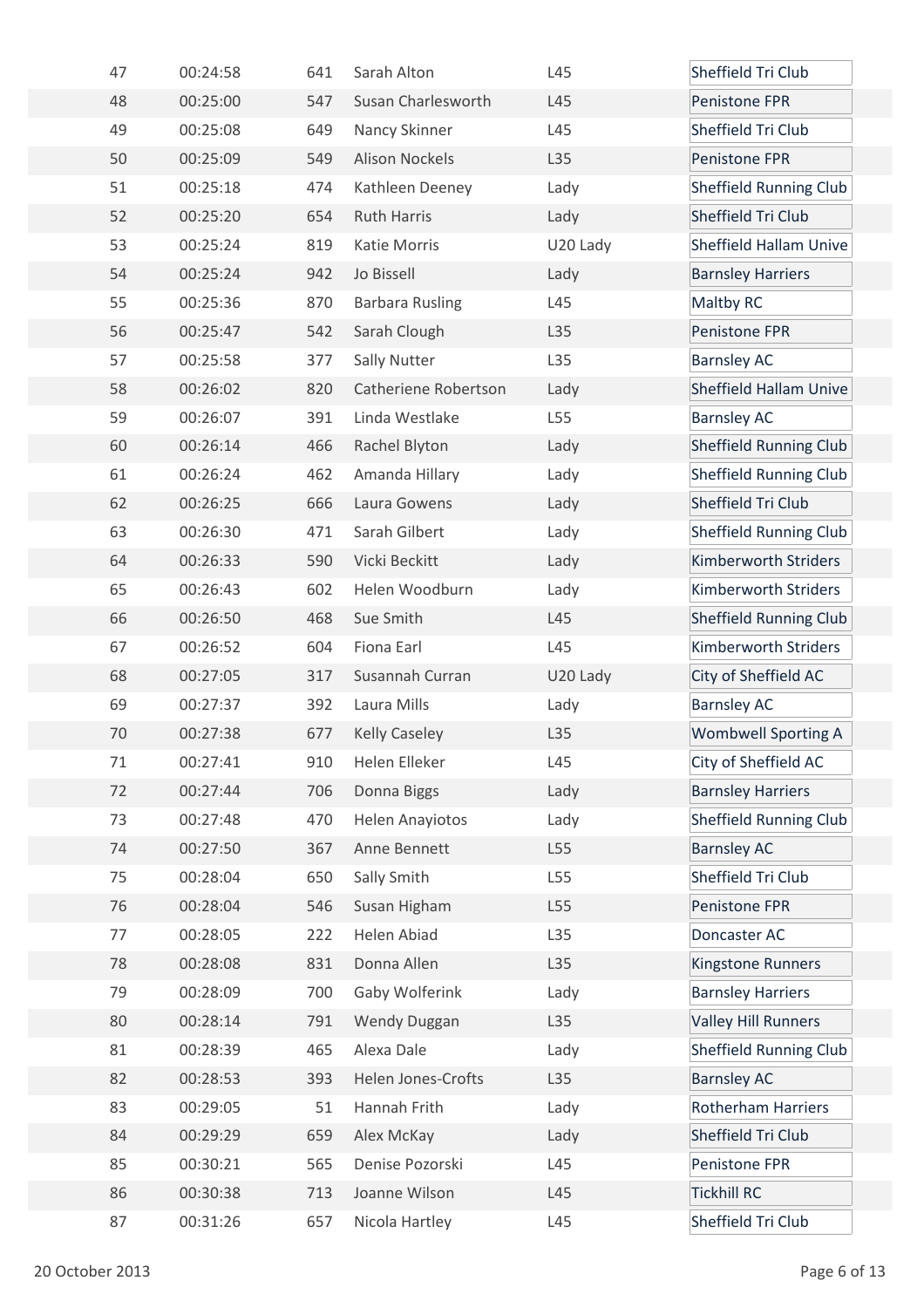| 88                     | 00:33:48 | 464 | Yvonne Witter          | L45      | <b>Sheffield Running Club</b> |
|------------------------|----------|-----|------------------------|----------|-------------------------------|
| 89                     | 00:35:07 | 563 | Jane Foster            | L55      | Penistone FPR                 |
| <b>Under 17 Men</b>    |          |     |                        |          |                               |
| 1                      | 00:20:41 | 142 | <b>Connor Milnes</b>   | U17 Man  | <b>Hallamshire Harriers</b>   |
| $\overline{2}$         | 00:21:15 | 346 | Aaron Thorpe           | U17 Man  | City of Sheffield AC          |
| 3                      | 00:21:27 | 383 | Harry Moore            | U17 Man  | <b>Barnsley AC</b>            |
| $\overline{4}$         | 00:21:40 | 137 | Josh Walton            | U17 Man  | <b>Hallamshire Harriers</b>   |
| 5                      | 00:21:47 | 123 | Euan South             | U17 Man  | <b>Hallamshire Harriers</b>   |
| 6                      | 00:22:20 | 21  | Daniel Bradford        | U17 Man  | <b>Rotherham Harriers</b>     |
| $\overline{7}$         | 00:22:48 | 200 | Callum Wilson          | U17 Man  | Doncaster AC                  |
| 8                      | 00:22:50 | 150 | Sam Pexery             | U17 Man  | <b>Hallamshire Harriers</b>   |
| 9                      | 00:22:52 | 359 | <b>Matthew Delara</b>  | U17 Man  | City of Sheffield AC          |
| 10                     | 00:23:10 | 228 | Kye Stothard           | U17 Man  | Doncaster AC                  |
| 11                     | 00:23:11 | 60  | Oliver Potter          | U17 Man  | <b>Rotherham Harriers</b>     |
| 12                     | 00:23:15 | 28  | Adam Green             | U17 Man  | <b>Rotherham Harriers</b>     |
| 13                     | 00:23:49 | 917 | Joe Hibbert            | U17 Man  | City of Sheffield AC          |
| 14                     | 00:24:39 | 155 | <b>Thomas Slack</b>    | U17 Man  | <b>Hallamshire Harriers</b>   |
| <b>Under 17 Ladies</b> |          |     |                        |          |                               |
| 1                      | 00:15:58 | 154 | <b>Charlotte Slack</b> | U17 Lady | <b>Hallamshire Harriers</b>   |
| $\overline{2}$         | 00:16:19 | 314 | Anina Atkinson         | U17 Lady | City of Sheffield AC          |
| 3                      | 00:16:34 | 102 | Ellie Crownshaw        | U17 Lady | <b>Hallamshire Harriers</b>   |
| $\overline{4}$         | 00:17:06 | 916 | Sophie Taylor          | U17 Lady | City of Sheffield AC          |
| 5                      | 00:17:45 | 275 | <b>Holly Brookes</b>   | U17 Lady | Doncaster AC                  |
| 6                      | 00:17:56 | 368 | <b>Haley Townend</b>   | U17 Lady | <b>Barnsley AC</b>            |
| 7                      | 00:18:04 | 105 | Charlotte Trueman-Mar  | U17 Lady | <b>Hallamshire Harriers</b>   |
| 8                      | 00:18:07 | 316 | <b>Ellie Curran</b>    | U17 Lady | City of Sheffield AC          |
| 9                      | 00:18:29 | 328 | Georgia Rooke          | U17 Lady | City of Sheffield AC          |
| 10                     | 00:18:36 | 249 | Chloe Bewley           | U17 Lady | Doncaster AC                  |
| 11                     | 00:18:54 | 253 | Jessica Royle          | U17 Lady | Doncaster AC                  |
| 12                     | 00:19:09 | 5   | Maisie Elliott         | U17 Lady | <b>Rotherham Harriers</b>     |
| 13                     | 00:19:17 | 157 | Ella Robb              | U17 Lady | <b>Hallamshire Harriers</b>   |
| 14                     | 00:19:45 | 248 | <b>Beth Tayler</b>     | U17 Lady | Doncaster AC                  |
| 15                     | 00:20:11 | 386 | Abigale Lawton         | U17 Lady | <b>Barnsley AC</b>            |
| 16                     | 00:20:18 | 113 | Lexie Wilson           | U17 Lady | <b>Hallamshire Harriers</b>   |
| 17                     | 00:21:06 | 104 | Flora McNeil           | U17 Lady | <b>Hallamshire Harriers</b>   |
| 18                     | 00:21:48 | 242 | Lucy Chappell          | U17 Lady | Doncaster AC                  |
| <b>Under 15 Girls</b>  |          |     |                        |          |                               |
| 1                      | 00:11:02 | 384 | Alice Moore            | U15 Girl | <b>Barnsley AC</b>            |
| $\overline{2}$         | 00:11:18 | 348 | Amelia Lancaster       | U15 Girl | City of Sheffield AC          |
| 3                      | 00:11:34 | 350 | <b>Emily Simpson</b>   | U15 Girl | City of Sheffield AC          |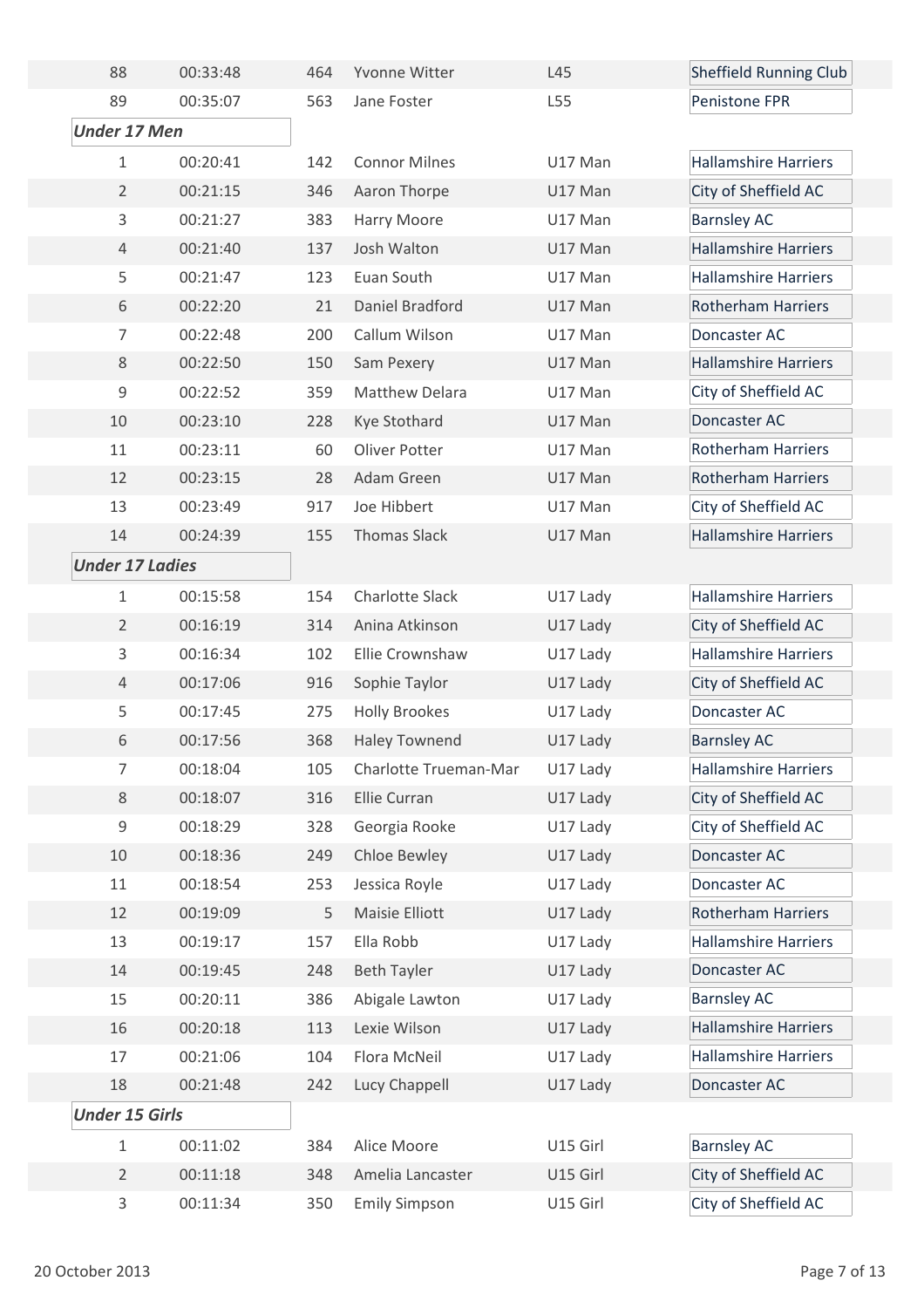| $\overline{4}$       | 00:11:39 | 132 | Mary McCarthy         | U15 Girl | <b>Hallamshire Harriers</b> |
|----------------------|----------|-----|-----------------------|----------|-----------------------------|
| 5                    | 00:11:45 | 375 | <b>Taylor Hammond</b> | U15 Girl | <b>Barnsley AC</b>          |
| 6                    | 00:11:51 | 204 | Molly Butterworth     | U15 Girl | Doncaster AC                |
| $\overline{7}$       | 00:12:02 | 126 | Lilly Fletcher        | U15 Girl | <b>Hallamshire Harriers</b> |
| 8                    | 00:12:25 | 112 | Imani Wilson          | U15 Girl | <b>Hallamshire Harriers</b> |
| $\mathsf 9$          | 00:12:44 | 215 | <b>Emily Barker</b>   | U15 Girl | Doncaster AC                |
| 10                   | 00:12:51 | 543 | Lucy Clough           | U15 Girl | Penistone FPR               |
| 11                   | 00:13:07 | 108 | <b>Grace Lucas</b>    | U15 Girl | <b>Hallamshire Harriers</b> |
| 12                   | 00:13:13 | 127 | Aimee Hill            | U15 Girl | <b>Hallamshire Harriers</b> |
| 13                   | 00:13:19 | 237 | Summer Ward           | U15 Girl | Doncaster AC                |
| 14                   | 00:13:30 | 343 | <b>Megan Storey</b>   | U15 Girl | City of Sheffield AC        |
| 15                   | 00:13:46 | 40  | Louise Oak            | U15 Girl | <b>Rotherham Harriers</b>   |
| 16                   | 00:14:04 | 554 | Lizzie Deacon         | U15 Girl | Penistone FPR               |
| 17                   | 00:14:09 | 307 | Ciara Collins         | U15 Girl | City of Sheffield AC        |
| 18                   | 00:14:32 | 120 | Carmen Levine         | U15 Girl | <b>Hallamshire Harriers</b> |
| 19                   | 00:14:48 | 349 | Georgia Robertson     | U11 Girl | City of Sheffield AC        |
| 20                   | 00:14:59 | 223 | Kelsey Wilson         | U15 Girl | Doncaster AC                |
| 21                   | 00:15:16 | 44  | Ellie Guy             | U15 Girl | <b>Rotherham Harriers</b>   |
| 22                   | 00:15:29 | 911 | Evie Cook             | U15 Girl | City of Sheffield AC        |
| 23                   | 00:15:40 | 239 | Natasha Maddison      | U15 Girl | Doncaster AC                |
| 24                   | 00:15:45 | 243 | Laura Chappell        | U15 Girl | Doncaster AC                |
| 25                   | 00:16:17 | 114 | Imogen Liversidge     | U15 Girl | <b>Hallamshire Harriers</b> |
| 26                   | 00:16:31 | 247 | Darcy Atkinson        | U15 Girl | Doncaster AC                |
| <b>Under 15 Boys</b> |          |     |                       |          |                             |
| $\mathbf{1}$         | 00:13:52 | 347 | Oliver Dane           | U15 Boy  | City of Sheffield AC        |
| $\overline{2}$       | 00:14:10 | 133 | Cameron Bell          | U15 Boy  | <b>Hallamshire Harriers</b> |
| 3                    | 00:14:16 | 25  | Declan Walker-Smith   | U15 Boy  | Rotherham Harriers          |
| $\overline{4}$       | 00:14:27 | 358 | Alfie Manthorpe       | U15 Boy  | City of Sheffield AC        |
| 5                    | 00:14:29 | 2   | Kane Smith            | U15 Boy  | <b>Rotherham Harriers</b>   |
| 6                    | 00:14:36 | 352 | <b>Cameron Cass</b>   | U15 Boy  | City of Sheffield AC        |
| $\overline{7}$       | 00:15:02 | 322 | Joe Morton            | U15 Boy  | City of Sheffield AC        |
| 8                    | 00:15:27 | 221 | Emil Abiad            | U15 Boy  | Doncaster AC                |
| 9                    | 00:15:42 | 913 | Matthew Shaw          | U15 Boy  | City of Sheffield AC        |
| $10\,$               | 00:15:48 | 134 | Jack Wells            | U15 Boy  | <b>Hallamshire Harriers</b> |
| 11                   | 00:15:55 | 304 | Rhys Brown            | U15 Boy  | City of Sheffield AC        |
| 12                   | 00:16:14 | 390 | <b>Ethan Godridge</b> | U15 Boy  | <b>Barnsley AC</b>          |
| 13                   | 00:16:17 | 106 | Jacob Trueman-Marsde  | U15 Boy  | <b>Hallamshire Harriers</b> |
| 14                   | 00:16:21 | 34  | Joseph McNulty        | U15 Boy  | Rotherham Harriers          |
| 15                   | 00:17:06 | 103 | Jack Crownshaw        | U15 Boy  | <b>Hallamshire Harriers</b> |
| 16                   | 00:18:14 | 158 | Reece Horsfall        | U15 Boy  | <b>Hallamshire Harriers</b> |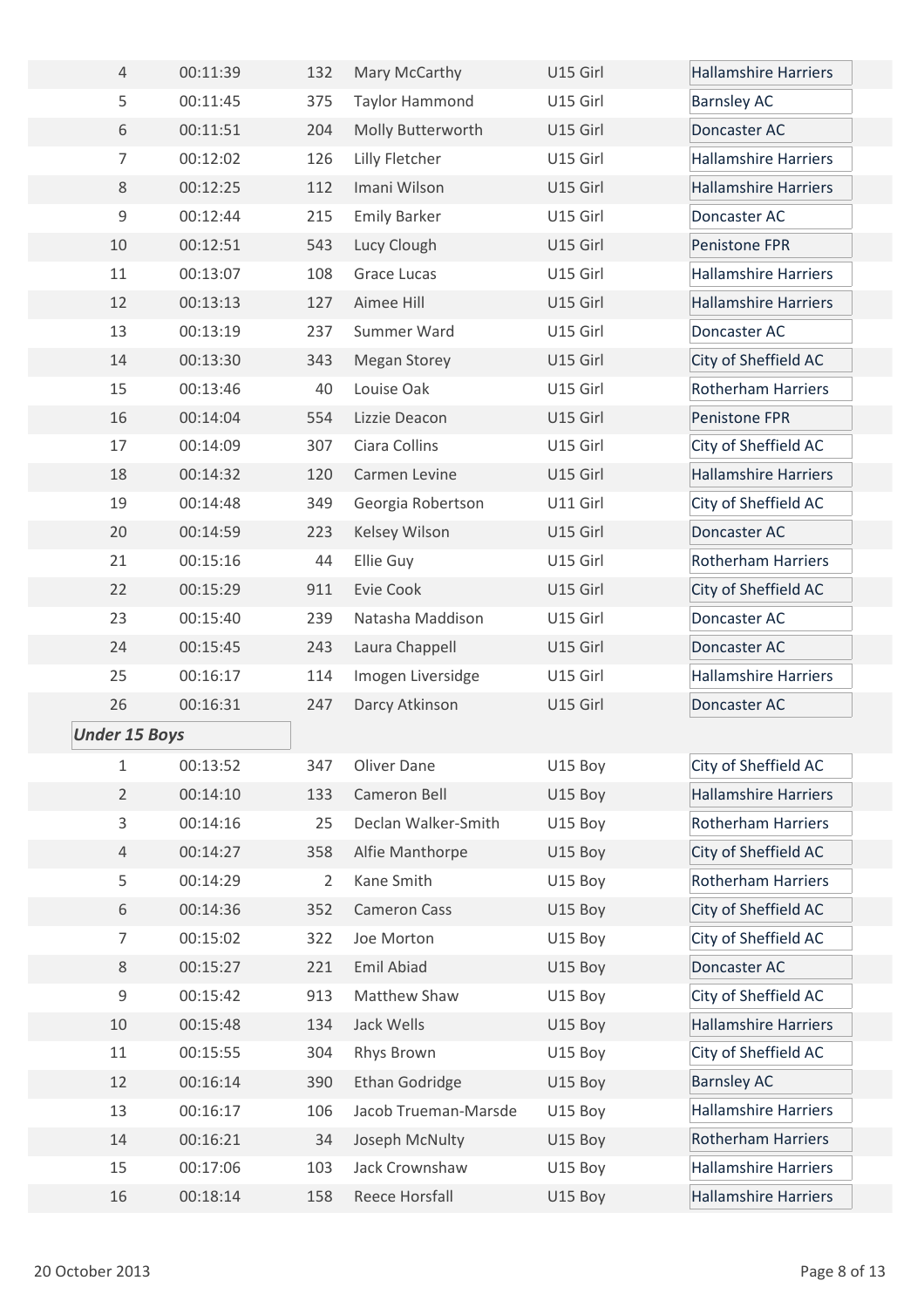| 17                    | 00:18:22 | 252          | Harry McCrae               | U15 Boy  | Doncaster AC                |
|-----------------------|----------|--------------|----------------------------|----------|-----------------------------|
| 18                    | 00:19:06 | 387          | Chris Gillott              | U15 Boy  | <b>Barnsley AC</b>          |
| 19                    | 00:19:23 | 219          | Michael Forrester          | U15 Boy  | Doncaster AC                |
| 20                    | 00:24:13 | 220          | Jake Willis                | U15 Boy  | Doncaster AC                |
| <b>Under 13 Girls</b> |          |              |                            |          |                             |
| $\mathbf{1}$          | 00:11:40 | 143          | <b>Tilly Simpson</b>       | U13 Girl | <b>Hallamshire Harriers</b> |
| $\overline{2}$        | 00:11:46 | 341          | Elizabeth Wilkinson        | U13 Girl | City of Sheffield AC        |
| 3                     | 00:11:54 | 12           | <b>Grace Harris</b>        | U13 Girl | <b>Rotherham Harriers</b>   |
| $\overline{4}$        | 00:11:56 | $\mathbf{1}$ | Mya Taylor                 | U13 Girl | <b>Rotherham Harriers</b>   |
| 5                     | 00:11:59 | 321          | Ana Garcia                 | U13 Girl | City of Sheffield AC        |
| 6                     | 00:12:05 | 101          | Eve Crownshaw              | U13 Girl | <b>Hallamshire Harriers</b> |
| $\overline{7}$        | 00:12:29 | 118          | Saskia Huxham              | U13 Girl | <b>Hallamshire Harriers</b> |
| 8                     | 00:12:34 | 342          | May Moorwood               | U13 Girl | City of Sheffield AC        |
| 9                     | 00:12:43 | 9            | Annabel Johnson            | U13 Girl | <b>Rotherham Harriers</b>   |
| 10                    | 00:12:45 | 230          | <b>Ellie Watts</b>         | U13 Girl | Doncaster AC                |
| 11                    | 00:12:55 | 11           | Keiva Rennocks             | U13 Girl | <b>Rotherham Harriers</b>   |
| 12                    | 00:12:57 | 320          | Alana Zeidler              | U13 Girl | City of Sheffield AC        |
| 13                    | 00:13:10 | 13           | <b>Bronte Rennocks</b>     | U13 Girl | <b>Rotherham Harriers</b>   |
| 14                    | 00:13:42 | 329          | Ellis Jackson              | U13 Girl | City of Sheffield AC        |
| 15                    | 00:13:42 | 355          | Amy Bottomley              | U13 Girl | City of Sheffield AC        |
| 16                    | 00:14:15 | 138          | <b>Ellie Rogers</b>        | U13 Girl | <b>Hallamshire Harriers</b> |
| 17                    | 00:14:19 | 265          | Amelia Couber              | U13 Girl | Doncaster AC                |
| 18                    | 00:14:30 | 319          | Izzy Urbanski              | U13 Girl | City of Sheffield AC        |
| 19                    | 00:14:38 | 557          | Hannah Hinchliffe          | U13 Girl | Penistone FPR               |
| 20                    | 00:14:44 | 303          | Ellen Robbins Wilkinson    | U13 Girl | City of Sheffield AC        |
| 21                    | 00:15:10 | 369          | Annie Pearson              | U13 Girl | <b>Barnsley AC</b>          |
| 22                    | 00:15:23 | 357          | Ella Sharkey               | U13 Girl | City of Sheffield AC        |
| 23                    | 00:15:30 | 240          | Maisie Maddison            | U13 Girl | Doncaster AC                |
| 24                    | 00:16:30 | 218          | <b>Catherine Forrester</b> | U13 Girl | Doncaster AC                |
| 25                    | 00:16:35 | 153          | Milly Woodcock             | U13 Girl | <b>Hallamshire Harriers</b> |
| 26                    | 00:16:46 | 116          | Isobel Snowdon             | U13 Girl | <b>Hallamshire Harriers</b> |
| 27                    | 00:16:49 | 257          | Ellis Maddison             | U13 Girl | Doncaster AC                |
| 28                    | 00:17:02 | 264          | Isabella Lannie            | U13 Girl | Doncaster AC                |
| 29                    | 00:17:15 | 271          | Abigail Ball               | U13 Girl | Doncaster AC                |
| 30                    | 00:17:26 | 250          | <b>Maddison Simpson</b>    | U13 Girl | Doncaster AC                |
| 31                    | 00:17:36 | 634          | <b>Isobel Shipley</b>      | U13 Girl | Sheffield Tri Club          |
| <b>Under 13 Boys</b>  |          |              |                            |          |                             |
| $\mathbf{1}$          | 00:13:09 | 301          | David Byrne                | U13 Boy  | City of Sheffield AC        |
| $\overline{2}$        | 00:13:26 | 48           | <b>Matthew Stevens</b>     | U13 Boy  | <b>Rotherham Harriers</b>   |
| 3                     | 00:13:35 | 344          | Charlie Whitaker           | U13 Boy  | City of Sheffield AC        |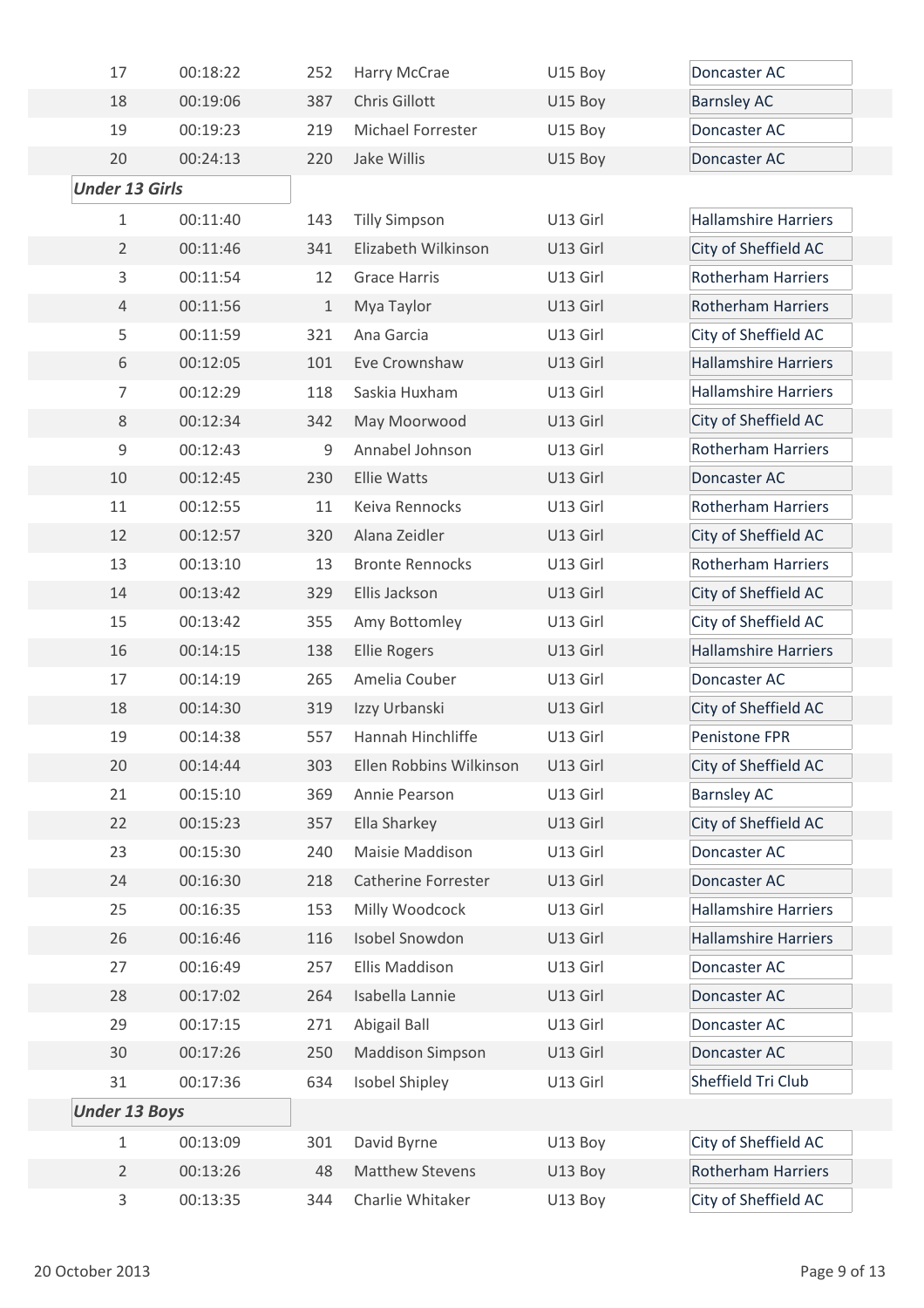| $\overline{4}$        | 00:13:53 | 100 | David Lewis             | U13 Boy  | <b>Hallamshire Harriers</b> |
|-----------------------|----------|-----|-------------------------|----------|-----------------------------|
| 5                     | 00:13:53 | 160 | Victor Baycroft         | U13 Boy  | <b>Hallamshire Harriers</b> |
| 6                     | 00:13:56 | 3   | <b>Bailey Stead</b>     | U13 Boy  | <b>Rotherham Harriers</b>   |
| $\overline{7}$        | 00:14:04 | 915 | Thomas Lee              | U13 Boy  | City of Sheffield AC        |
| 8                     | 00:14:11 | 266 | Joe Law                 | U13 Boy  | Doncaster AC                |
| $\mathsf 9$           | 00:14:23 | 130 | Jakob Ryan              | U13 Boy  | <b>Hallamshire Harriers</b> |
| 10                    | 00:14:37 | 561 | Simon Jennings          | U13 Boy  | Penistone FPR               |
| 11                    | 00:14:40 | 119 | <b>Tristan Gale</b>     | U13 Boy  | <b>Hallamshire Harriers</b> |
| 12                    | 00:14:42 | 10  | Jack Stokes             | U13 Boy  | <b>Rotherham Harriers</b>   |
| 13                    | 00:14:50 | 373 | Josh Ward               | U13 Boy  | <b>Barnsley AC</b>          |
| 14                    | 00:15:11 | 129 | Thomas Clarke           | U13 Boy  | <b>Hallamshire Harriers</b> |
| 15                    | 00:15:13 | 36  | <b>Howard Kniveton</b>  | U13 Boy  | <b>Rotherham Harriers</b>   |
| 16                    | 00:15:18 | 630 | James Nadin             | U13 Boy  | Sheffield Tri Club          |
| 17                    | 00:15:32 | 637 | George Wood             | U13 Boy  | Sheffield Tri Club          |
| 18                    | 00:15:47 | 370 | Harrison Hall           | U13 Boy  | <b>Barnsley AC</b>          |
| 19                    | 00:15:54 | 300 | Joseph Martin           | U13 Boy  | City of Sheffield AC        |
| 20                    | 00:16:07 | 914 | William Plummer         | U13 Boy  | City of Sheffield AC        |
| 21                    | 00:16:21 | 646 | <b>Bradley Chambers</b> | U13 Boy  | Sheffield Tri Club          |
| 22                    | 00:16:25 | 552 | Tom Fryer               | U13 Boy  | Penistone FPR               |
| 23                    | 00:16:28 | 46  | Ashley Pogmore          | U13 Boy  | <b>Rotherham Harriers</b>   |
| 24                    | 00:16:29 | 639 | Reece Allen             | U13 Boy  | Sheffield Tri Club          |
| 25                    | 00:16:40 | 268 | Sam Godfrey             | U13 Boy  | Doncaster AC                |
| <b>Under 11 Girls</b> |          |     |                         |          |                             |
| 1                     | 00:05:53 | 111 | Tatjana Wilson          | U11 Girl | <b>Hallamshire Harriers</b> |
| $\overline{2}$        | 00:06:00 | 128 | Jodie Hill              | U11 Girl | <b>Hallamshire Harriers</b> |
| $\mathsf{3}$          | 00:06:10 | 670 | Kristie Archer          | U11 Girl | <b>Wombwell Sporting A</b>  |
| $\overline{4}$        | 00:06:13 | 312 | Molly Ann Welton        | U11 Girl | City of Sheffield AC        |
| 5                     | 00:06:20 | 354 | <b>Resian Morris</b>    | U11 Girl | City of Sheffield AC        |
| 6                     | 00:06:29 | 302 | Catlin Rimmer           | U11 Girl | City of Sheffield AC        |
| $\overline{7}$        | 00:06:30 | 115 | Lois Blake              | U11 Girl | <b>Hallamshire Harriers</b> |
| 8                     | 00:06:32 | 306 | Lola Fowler             | U11 Girl | City of Sheffield AC        |
| $\mathsf 9$           | 00:06:37 | 7   | Abby Stroughair         | U11 Girl | <b>Rotherham Harriers</b>   |
| 10                    | 00:06:38 | 675 | Jacey Shillito          | U11 Girl | <b>Wombwell Sporting A</b>  |
| 11                    | 00:06:42 | 353 | Leah Gregory            | U11 Girl | City of Sheffield AC        |
| 12                    | 00:06:46 | 43  | Nyah Barlow             | U11 Girl | <b>Rotherham Harriers</b>   |
| 13                    | 00:06:48 | 14  | Ciara Mullane           | U11 Girl | <b>Rotherham Harriers</b>   |
| 14                    | 00:06:49 | 37  | Leah Hayward            | U11 Girl | <b>Rotherham Harriers</b>   |
| 15                    | 00:06:50 | 633 | Emma Shipley            | U11 Girl | Sheffield Tri Club          |
| 16                    | 00:06:54 | 331 | Honey-Mae Slide         | U11 Girl | City of Sheffield AC        |
| $17\,$                | 00:06:55 | 315 | Kiah Dyas               | U11 Girl | City of Sheffield AC        |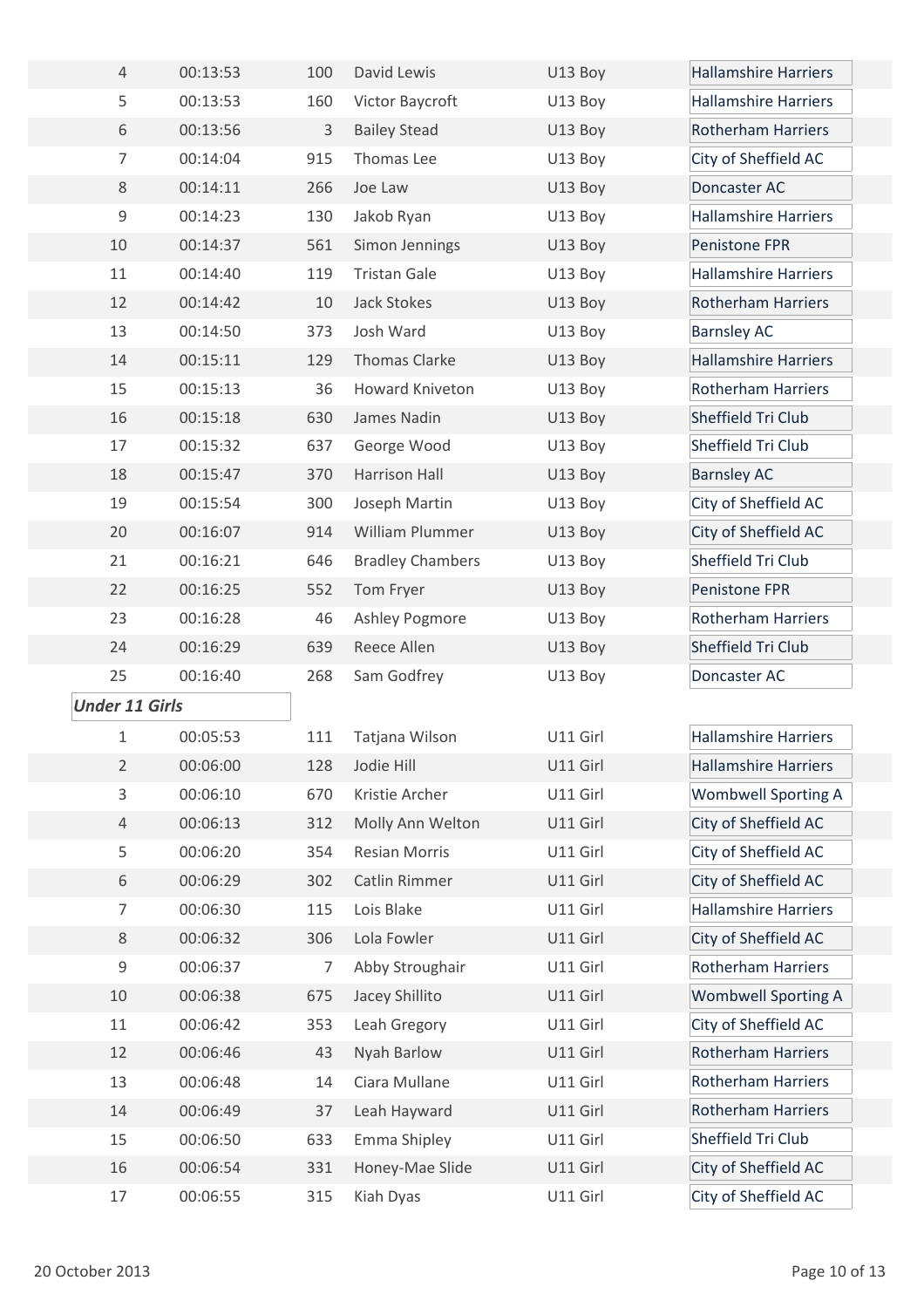| 18                   | 00:07:00 | 323 | Emma Morton            | U11 Girl | City of Sheffield AC        |
|----------------------|----------|-----|------------------------|----------|-----------------------------|
| 19                   | 00:07:01 | 330 | Lizzie Turner          | U11 Girl | City of Sheffield AC        |
| 20                   | 00:07:02 | 217 | Isobel McAleavy        | U11 Girl | Doncaster AC                |
| 21                   | 00:07:03 | 110 | Charlotte Birch        | U11 Girl | <b>Hallamshire Harriers</b> |
| 22                   | 00:07:04 | 305 | Isla Fowler            | U11 Girl | City of Sheffield AC        |
| 23                   | 00:07:05 | 349 | Georgia Robertson      | U11 Girl | City of Sheffield AC        |
| 24                   | 00:07:08 | 376 | Imogen Steel           | U11 Girl | <b>Barnsley AC</b>          |
| 25                   | 00:07:08 | 144 | <b>Katie Stowers</b>   | U11 Girl | <b>Hallamshire Harriers</b> |
| 26                   | 00:07:11 | 632 | Ella Williams          | U13 Girl | Sheffield Tri Club          |
| 27                   | 00:07:12 | 555 | Georgia Taylor         | U11 Girl | Penistone FPR               |
| 28                   | 00:07:18 | 255 | <b>Tiegan Paterson</b> | U11 Girl | Doncaster AC                |
| 29                   | 00:07:21 | 270 | Alice Ball             | U11 Girl | Doncaster AC                |
| 30                   | 00:07:23 | 672 | Shannon Rhodes         | U11 Girl | <b>Wombwell Sporting A</b>  |
| 31                   | 00:07:26 | 145 | Naomi Thornton         | U11 Girl | <b>Hallamshire Harriers</b> |
| 32                   | 00:07:29 | 147 | <b>Ffion Patton</b>    | U11 Girl | <b>Hallamshire Harriers</b> |
| 33                   | 00:07:30 | 241 | Nicole Lannie          | U11 Girl | Doncaster AC                |
| 34                   | 00:07:36 | 338 | Rosalind Overfield     | U11 Girl | City of Sheffield AC        |
| 35                   | 00:07:38 | 121 | Monica King            | U11 Girl | <b>Hallamshire Harriers</b> |
| 36                   | 00:07:40 | 236 | Abbie Ward             | U11 Girl | Doncaster AC                |
| 37                   | 00:07:42 | 227 | Lucy Hookway           | U11 Girl | Doncaster AC                |
| 38                   | 00:07:50 | 41  | Georgia Bowman         | U11 Girl | <b>Rotherham Harriers</b>   |
| 39                   | 00:07:52 | 17  | Kate Towlerton         | U11 Girl | <b>Rotherham Harriers</b>   |
| 40                   | 00:07:53 | 156 | Ellie Wood             | U11 Girl | <b>Hallamshire Harriers</b> |
| 41                   | 00:07:57 | 671 | Olivia Smith           | U11 Girl | <b>Wombwell Sporting A</b>  |
| 42                   | 00:08:02 | 339 | Caera Bartholemew      | U11 Girl | City of Sheffield AC        |
| 43                   | 00:08:04 | 261 | Kayleigh Grant         | U11 Girl | Doncaster AC                |
| 44                   | 00:08:08 | 334 | <b>Brodie Lee</b>      | U11 Girl | City of Sheffield AC        |
| 45                   | 00:08:09 | 122 | Poppy Dunn             | U11 Girl | <b>Hallamshire Harriers</b> |
| 46                   | 00:08:16 | 39  | Marni Harris           | U11 Girl | Rotherham Harriers          |
| 47                   | 00:08:28 | 18  | Abigail Kerr           | U11 Girl | <b>Rotherham Harriers</b>   |
| 48                   | 00:08:29 | 42  | Erin Brady             | U11 Girl | Rotherham Harriers          |
| 49                   | 00:08:29 | 631 | Daisy Nadin            | U11 Girl | Sheffield Tri Club          |
| 50                   | 00:08:30 | 38  | Jessica Pink           | U11 Girl | Rotherham Harriers          |
| 51                   | 00:08:31 | 645 | Katie Anderson         | U11 Girl | Sheffield Tri Club          |
| 52                   | 00:08:33 | 673 | Ellie Spooner          | U11 Girl | <b>Wombwell Sporting A</b>  |
| 53                   | 00:08:37 | 640 | Jessica Allen          | U11 Girl | Sheffield Tri Club          |
| 54                   | 00:08:59 | 327 | Faith Hardy            | U11 Girl | City of Sheffield AC        |
| 55                   | 00:09:17 | 213 | Sophie James           | U11 Girl | Doncaster AC                |
| 56                   | 00:09:30 | 636 | Jessie Holland         | U11 Girl | Sheffield Tri Club          |
| <b>Under 11 Boys</b> |          |     |                        |          |                             |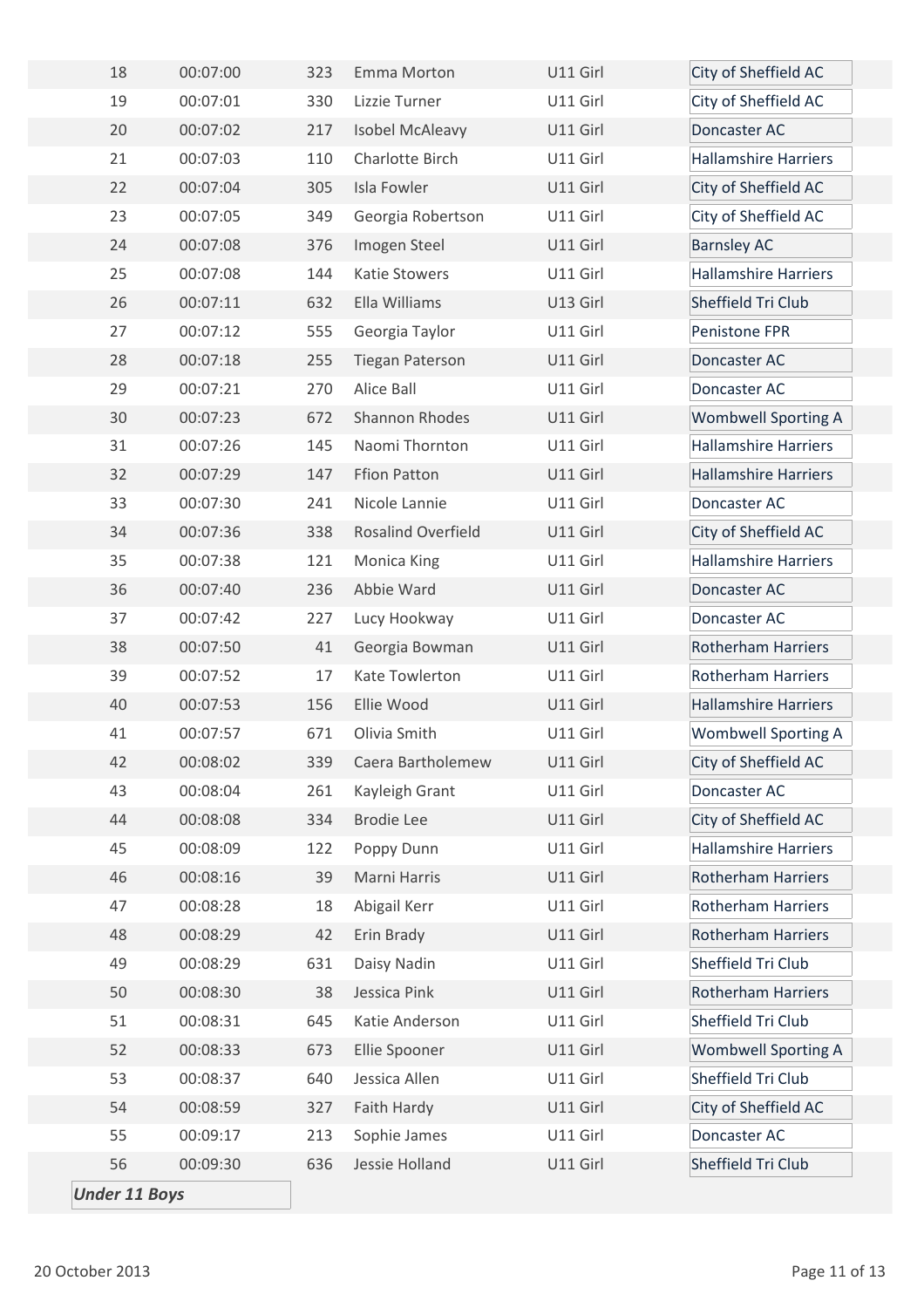| $\mathbf{1}$   | 00:05:23 | 380 | <b>Scott Nutter</b>         | U11 Boy | <b>Barnsley AC</b>          |
|----------------|----------|-----|-----------------------------|---------|-----------------------------|
| $\overline{2}$ | 00:05:54 | 332 | Noah Williams               | U11 Boy | City of Sheffield AC        |
| $\mathbf{3}$   | 00:05:57 | 15  | Declan Mullane              | U11 Boy | <b>Rotherham Harriers</b>   |
| $\overline{4}$ | 00:06:03 | 638 | James Hartley               | U11 Boy | Sheffield Tri Club          |
| 5              | 00:06:04 | 337 | Sam Bowles                  | U11 Boy | City of Sheffield AC        |
| 6              | 00:06:08 | 149 | Jake Seymour                | U11 Boy | <b>Hallamshire Harriers</b> |
| $\overline{7}$ | 00:06:10 | 151 | <b>Dylon Stevens</b>        | U11 Boy | <b>Hallamshire Harriers</b> |
| 8              | 00:06:11 | 336 | William Irwin               | U11 Boy | City of Sheffield AC        |
| $\mathsf 9$    | 00:06:12 | 131 | Charlie Goacher             | U11 Boy | <b>Hallamshire Harriers</b> |
| 10             | 00:06:15 | 310 | James Walker                | U11 Boy | City of Sheffield AC        |
| 11             | 00:06:16 | 146 | Sam Payne                   | U11 Boy | <b>Hallamshire Harriers</b> |
| 12             | 00:06:17 | 371 | Liam Collins                | U11 Boy | <b>Barnsley AC</b>          |
| 13             | 00:06:18 | 20  | Alex McEwan                 | U11 Boy | <b>Rotherham Harriers</b>   |
| 14             | 00:06:20 | 109 | Mark Barnett                | U11 Boy | <b>Hallamshire Harriers</b> |
| 15             | 00:06:23 | 308 | Callum Collins              | U11 Boy | City of Sheffield AC        |
| 16             | 00:06:23 | 45  | Alex Coates                 | U11 Boy | <b>Rotherham Harriers</b>   |
| 17             | 00:06:24 | 381 | Joe Hewitt                  | U11 Boy | <b>Barnsley AC</b>          |
| 18             | 00:06:25 | 635 | Sam Tierney                 | U11 Boy | Sheffield Tri Club          |
| 19             | 00:06:25 | 340 | Cole Butler                 | U11 Boy | City of Sheffield AC        |
| 20             | 00:06:26 | 912 | Nathan Ramsey               | U11 Boy | City of Sheffield AC        |
| 21             | 00:06:26 | 229 | <b>Tru Stothard</b>         | U11 Boy | Doncaster AC                |
| 22             | 00:06:29 | 214 | Daniel Boyd                 | U11 Boy | Doncaster AC                |
| 23             | 00:06:30 | 644 | <b>Ethan Roberts-Curtis</b> | U11 Boy | Sheffield Tri Club          |
| 24             | 00:06:33 | 273 | Sam Lawson                  | U11 Boy | Doncaster AC                |
| 25             | 00:06:35 | 206 | <b>Adam Simms</b>           | U11 Boy | Doncaster AC                |
| 26             | 00:06:38 | 551 | James Fryer                 | U11 Boy | Penistone FPR               |
| 27             | 00:06:39 | 224 | Ben Watkinson               | U11 Boy | Doncaster AC                |
| 28             | 00:06:40 | 216 | Jack Hudson                 | U11 Boy | Doncaster AC                |
| 29             | 00:06:41 | 642 | Sam Turney                  | U11 Boy | Sheffield Tri Club          |
| 30             | 00:06:41 | 556 | John Egner                  | U11 Boy | Penistone FPR               |
| 31             | 00:06:44 | 148 | Jonah Patton                | U11 Boy | <b>Hallamshire Harriers</b> |
| 32             | 00:06:45 | 382 | Jack Hackleton              | U11 Boy | <b>Barnsley AC</b>          |
| 33             | 00:06:48 | 958 | William Stevenson           | U11 Boy | <b>Steel City Striders</b>  |
| 34             | 00:06:55 | 333 | Daniel Smith                | U11 Boy | City of Sheffield AC        |
| 35             | 00:06:56 | 643 | <b>Timothy Agdell</b>       | U11 Boy | Sheffield Tri Club          |
| 36             | 00:06:57 | 233 | Ben Wheatcroft              | U11 Boy | Doncaster AC                |
| 37             | 00:06:58 | 234 | Connor Anderson             | U11 Boy | Doncaster AC                |
| 38             | 00:07:00 | 558 | James Taylor                | U11 Boy | Penistone FPR               |
| 39             | 00:07:03 | 356 | Dylan Wares                 | U11 Boy | City of Sheffield AC        |
| 40             | 00:07:06 | 231 | Harry Watts                 | U11 Boy | Doncaster AC                |
| 41             | 00:07:09 | 47  | Nathan Pogmore              | U11 Boy | Rotherham Harriers          |